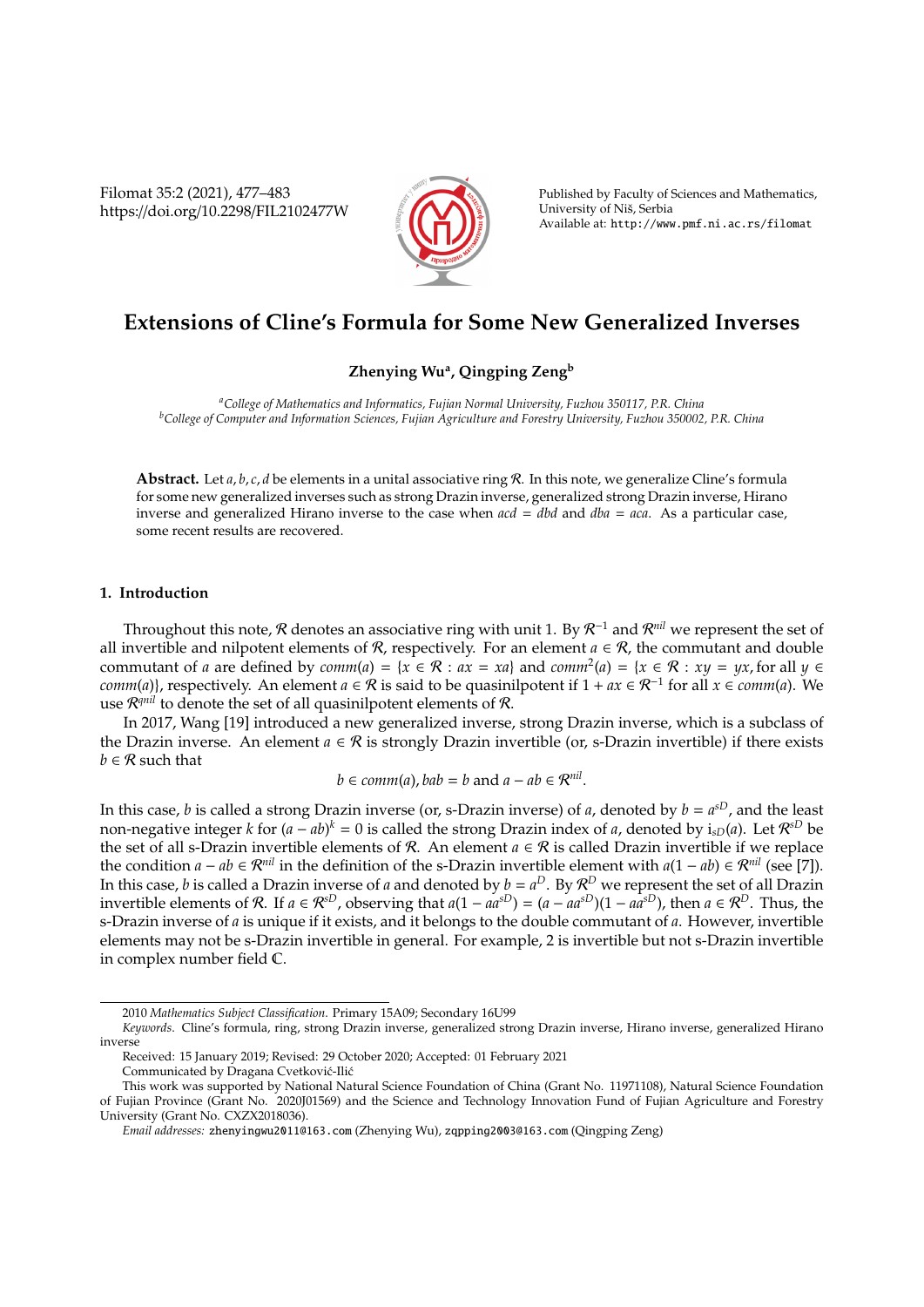Recently, Chen and Sheibani introduced in [3] Hirano inverse. An element  $a \in \mathcal{R}$  is called Hirano invertible provided that there exists *b*  $\in \mathcal{R}$  such that

$$
b \in comm(a)
$$
,  $bab = b$  and  $a^2 - ab \in \mathbb{R}^{nil}$ .

If such *b* exists, then it is unique and denoted by  $b = a^H$ , the Hirano inverse of *a*, and the minimal nonnegative integer *k* for which  $(a^2 - ab)^k = 0$  holds is called the Hirano index i<sub>H</sub>(*a*) of *a*. The set of all Hirano invertible elements in  $R$  will be denoted by  $R^H$ . As observed in [3],  $R^{sD} \subsetneq R^H \subsetneq R^D$ . Let  $a \in R$  be s-Drazin invertible. Then *a* is also Hirano invertible. However, the indices  $i_{sD}(a)$  and  $i_{H}(a)$  need not be the same in 0 1 0  $\lambda$ 

general. For example, take *A* =  $\overline{\mathcal{C}}$ 0 0 1 0 0 0  $\begin{array}{c} \end{array}$  $\in$  *M*<sub>3</sub>(**C**). Since *A*<sup>3</sup> = *O*, it follows that *A* is s-Drazin invertible

with  $A^{sD} = O$  and  $i_{sD}(A) = 3$ . But  $i_H(A) = 2$ .

The concept of strong Drazin inverse was extended by Mosic [14] in a complex Banach algebra and by ´ Gürgün [8] in a ring. Recall that an element  $a \in \mathcal{R}$  is generalized strongly Drazin invertible (or, gs-Drazin invertible) if there exists  $b \in \mathcal{R}$  such that

$$
b \in comm^2(a)
$$
,  $bab = b$  and  $a - ab \in \mathbb{R}^{qnil}$ .

In this case, *b* is called a generalized strong Drazin inverse (or, gs-Drazin inverse) of *a* and denoted by *b* =  $a^{gSD}$ . If we use the condition  $a(1-ab) \in \mathbb{R}^{qnil}$  in the above definition instead of  $a-ab \in \mathbb{R}^{qnil}$ , then  $a \in \mathbb{R}$  is called generalized Drazin invertible (see [10]). In the sequel,  $\mathcal{R}^{gSD}$  denotes the set of all gs-Drazin invertible elements of R. From [8, Corollary 3.3] it follows that, if  $a \in \mathcal{R}^{gsD}$ , then *a* is generalized Drazin invertible. Hence, the gs-Drazin inverse of *a* is unique if it exists (see [10, Theorem 4.2]).

Another subclass of generalized Drazin inverse, the so-called generalized Hirano inverse, was introduced by Abdolyousefi and Chen [1]. The generalized Hirano inverse is the unique common solution to the equations

$$
b \in comm^2(a)
$$
,  $bab = b$  and  $a^2 - ab \in \mathbb{R}^{qnil}$ .

The element *b* above is unique if it exists and it will be denoted by  $b = a^{gH}$ . We denote by  $\mathcal{R}^{gH}$  the set of all generalized Hirano invertible elements in R.

In 1965, Cline [4] discovered that Drazin invertibility of *ab* is transferred to that of *ba* and  $(ba)^D$  = *b*((*ab*) *D*) 2 *a*. This equation is now called Cline's formula and it has an important role to express Drazin inverse of the sum of two elements (see [16] for instance). Cline's formula for generalized Drazin inverse was established in [13]. Recently, it has been found that Cline's formula for (generalized) Drazin inverse has suitable analogues under the assumptions

$$
aba = aca \tag{1}
$$

and

$$
\begin{cases}\nacd = dbd \\
dba = aca\n\end{cases}
$$
\n(2)

see [9, 12, 22, 23]. The cases (1) and (2) were introduced by Corach et al. [6] and Yan et al. [20], respectively. Taking " $a = d$ " in (2), it gives (1), while letting " $b = c$ " in (1), it goes back to Cline's formula.

The main concern of this note is common properties of the products of elements in a unital associative ring R. We extend Cline's formula for new generalized inverses related to Drazin inverse such as (generalized) strong Drazin inverse and (generalized) Hirano inverse. Precisely, under the assumption (2), we show that

$$
ac \in \mathcal{R}^{\bullet} \Longleftrightarrow bd \in \mathcal{R}^{\bullet},
$$

and we have

$$
(ac)^{\bullet} = d((bd)^{\bullet})^3 bac
$$
 and  $(bd)^{\bullet} = b((ac)^{\bullet})^2 d$ ,

where  $\bullet \in \{sD, qsD, H, qH\}$ . As a special case, we recover some recent results in [1, 3, 8, 19].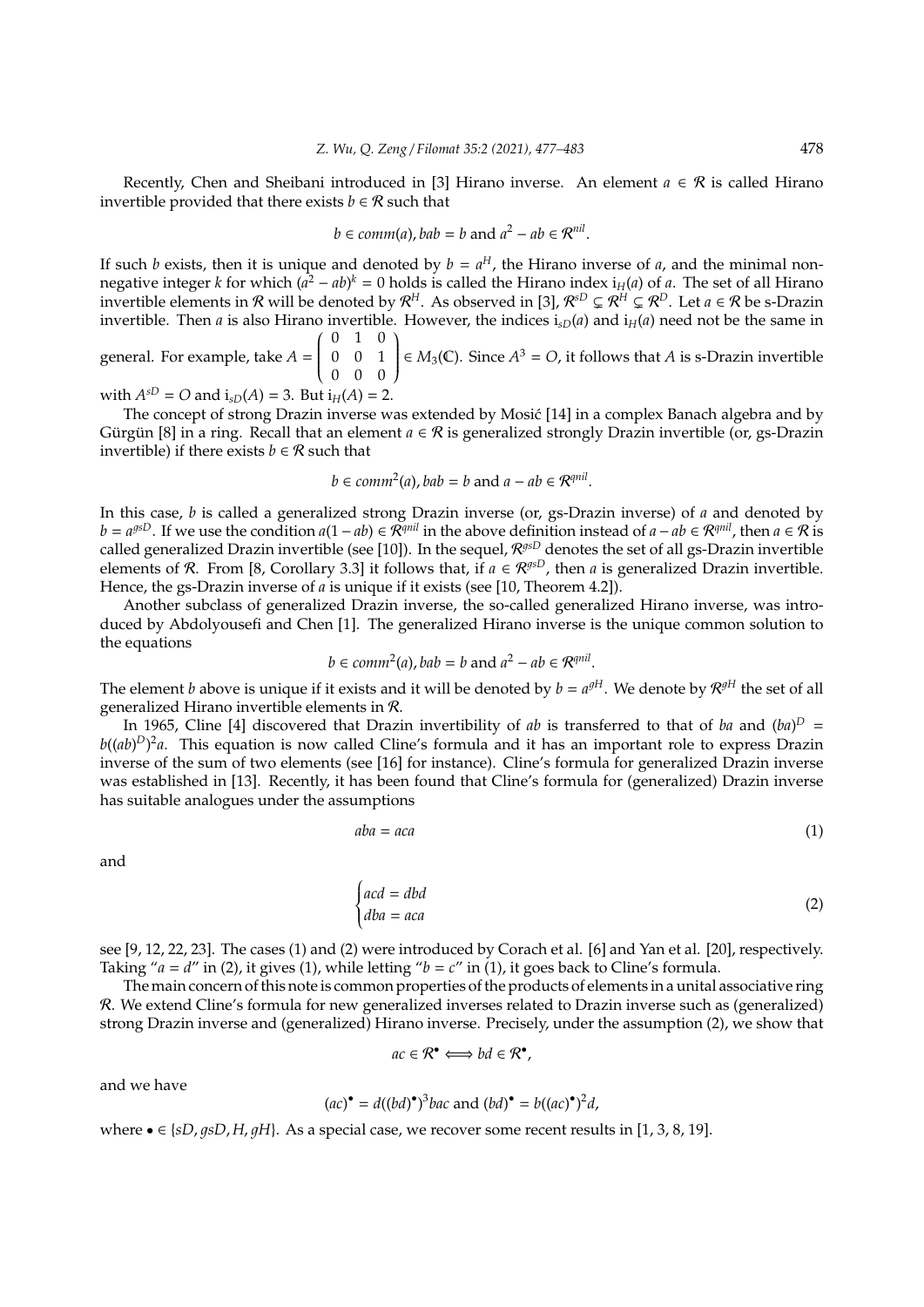#### **2. Main results**

Wang established Cline's formula for s-Drazin inverse (see [19, Theorem 3.1]). In the following, we generalize it to the case when (2) holds.

**Theorem 2.1.** *Suppose that a, b, c, d*  $\in \mathcal{R}$  *satisfy acd* = *dbd and dba* = *aca. Then ac*  $\in \mathcal{R}^{SD}$  *if and only if bd*  $\in \mathcal{R}^{SD}$ *.* In this case, we have  $(ac)^{sD} = d((bd)^{sD})^3bac$ ,  $(bd)^{sD} = b((ac)^{sD})^2d$  and  $|i_{sD}(ac) - i_{sD}(bd)| \leq 2$ .

*Proof.* Suppose that there exist  $s \in \mathcal{R}$  and a non-negative integer  $k$  such that

 $s(bd) = (bd)s, s(bd)s = s \text{ and } (bd - sbd)^k = 0.$ 

Take  $t = ds^3$ bac. By [22, Theorem 2.1], *t* is a Drazin inverse of ac, so we have  $t(ac) = (ac)t$  and  $t(ac)t = t$ . Thus, to prove that  $ac \in \mathcal{R}^{sD}$ , it is sufficient to show  $(ac - act)^{k+2} = 0$ .

Since  $(1 - s)^k (bd)^k = 0$  and

$$
(ac - act)^{k+2}
$$
  
=  $(ac - acds^3bac)^{k+2} = (ac - dbds^3bac)^{k+2} = (ac - ds^2bac)^{k+2}$   
=  $[(1 - ds^2b)ac]^{k+2}$   
=  $(1 - ds^2b)[ac(1 - ds^2b)]^{k+1}(ac)$   
=  $(1 - ds^2b)(ac - dbds^2b)^{k+1}(ac)$   
=  $(1 - ds^2b)(ac - dsb)^{k+1}(abc)$   
=  $(1 - ds^2b)(ac - dsb)^k(dbac - dsbac)$   
=  $(1 - ds^2b)(ac - dsb)^k d(1 - s)bac$   
=  $(1 - ds^2b)(ac - dsb)^{k-1}d(1 - s)bd(1 - s)bac$   
=  $d(1 - s)^{k+2}(bd)^k bac$ ,

we get  $(ac - act)^{k+2} = 0$ , as required.

Conversely, suppose that  $ac \in \mathcal{R}^{sD}$  and let *u* be the strong Drazin inverse of *ac* and *m* its index. Set  $v = bu^2d$ . By [22, Theorem 2.1] again, we know that *v* is a Drazin inverse of *bd*. Therefore it remains only to show  $(bd - bdv)^{m+1} = 0$ . Noting  $\overline{bd} - bdv = bd - bdbu^2d = bd - bdbacu^3d = bd - bacacu^3d = b(1 - u)d$  and

$$
[b(1-u)d]^{m+1} = [b(1-u)d][b(1-u)d][b(1-u)d]^{m-1}
$$
  
= b(1-u)(dbd - dbud)[b(1-u)d]^{m-1}  
= b(1-u)(acd - dbacu<sup>2</sup>d)[b(1-u)d]^{m-1}  
= b(1-u)(acd - acacu<sup>2</sup>d)[b(1-u)d]^{m-1}  
= b(1-u)(ac - acu)d[b(1-u)d]^{m-1}  
= \cdots  
= b(1-u)(ac - acu)<sup>m</sup>d  
= 0,

we conclude that  $(bd - b dv)^{m+1} = 0$ .

In the sequel, we use B(*X*, *Y*) to denote the set of all bounded linear operators from Banach space *X* to Banach space *Y*. Using the technique of block matrices, we obtain the operator case of Theorem 2.1.

**Corollary 2.2.** *Suppose that A*, *D* ∈ B(*X*,*Y*) *and B*,*C* ∈ B(*Y*, *X*) *satisfy ACD* = *DBD and DBA* = *ACA. Then AC is s-Drazin invertible if and only if BD is s-Drazin invertible. In this case, we have* (*AC*) *sD* = *D*((*BD*) *sD*) <sup>3</sup>*BAC and*  $(BD)^{sD} = B((AC)^{sD})^2D$ .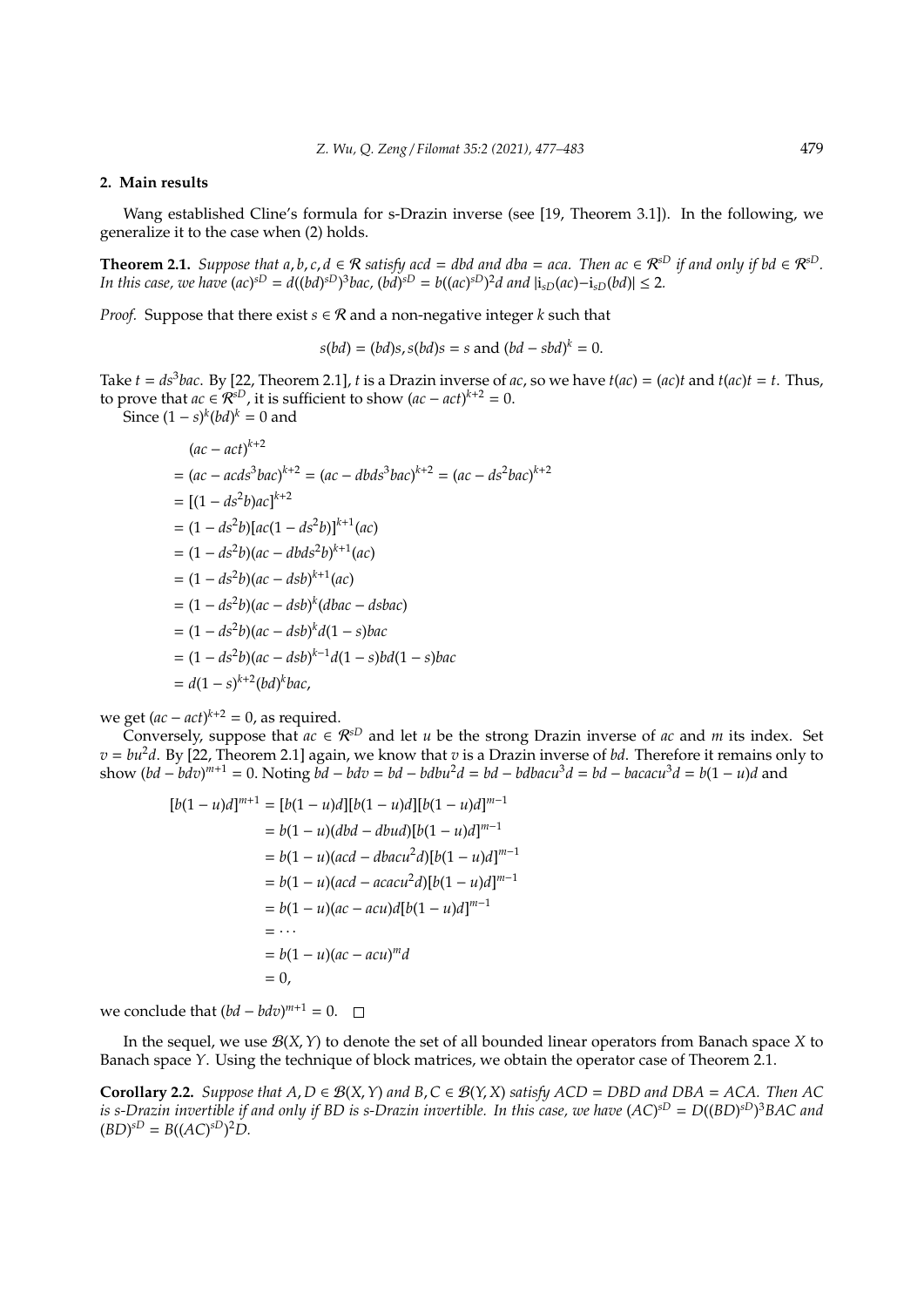**Corollary 2.3.** *Suppose that a, b, c, d*  $\in \mathcal{R}$  *satisfy acd* = *dbd and dba* = *aca and let n* > 2 *be an integer. Then* (*ac*) *<sup>n</sup>* ∈ R*sD if and only if* (*bd*) *<sup>n</sup>* ∈ R*sD. In this case,*

$$
((bd)^n)^{sD} = b[((ac)^n)^{sD}]^2d(bd)^{n-1} \ and \ ((ac)^n)^{sD} = d[((bd)^n)^{sD}]^2b(ac)^{n-1}.
$$

*Proof.* Let  $b' = b(db)^{n-1}$  and  $c' = c(ac)^{n-1}$ . Then  $ac'd = db'd$  and  $db'a = ac'a$ . From Theorem 2.1, it follows that  $(ac)^n$ <sup>*n*</sup> = *ac*<sup>*'*</sup> ∈  $\mathcal{R}^{sD}$  if and only if  $(bd)^n$  = *b*'*d* ∈  $\mathcal{R}^{sD}$ , and we have

$$
((bd)^n)^{sD} = (b'd)^{sD} = b'((ac')^{sD})^2d = b[((ac)^n)^{sD}]^2d(bd)^{n-1}
$$

and

$$
((ac)^n)^{sD} = (ac')^{sD} = d((b'd)^{sD})^3b'ac' = d[((bd)^n)^{sD}]^2b(ac)^{n-1},
$$

as required.  $\square$ 

Jacobson's lemma states that  $1 - ab \in \mathcal{R}^{-1}$  if and only if  $1 - ba \in \mathcal{R}^{-1}$ . In recent years, numerous mathematicians paid much attention to Jacobson's lemma for (generalized) Drazin inverse (see [2, 5, 11, 17, 18, 24]). Finding proper counterparts of Jacobson's lemma for (generalized) Drazin inverse under the condition (2), the interested readers should refer to [15, 21].

In [19, Lemma 3.3], Wang proved that if  $a \in \mathcal{R}^{sD}$  with  $i_{sD}(a) = k$ , then  $1 - a \in \mathcal{R}^{sD}$  with  $i_{sD}(1 - a) = k$  and  $(1 - a)^{sD} = \sum_{i=0}^{k-1} a^i (1 - aa^{sD})$ . This result establishes a bridge from Cline's formula for s-Drazin inverse to Jacobson's Lemma for s-Drazin inverse.

**Corollary 2.4.** *Suppose that a, b, c, d*  $\in \mathcal{R}$  *satisfy acd* = *dbd and dba* = *aca.* (1) *If*  $1 - ac \in \mathbb{R}^{sD}$  *with*  $i_{sD}(1 - ac) = k$ , then  $1 - bd \in \mathbb{R}^{sD}$  and

$$
(1-bd)^{sD} = \sum_{i=0}^{k} (bd)^{i} - b\left[\sum_{i=0}^{k} \sum_{j=0}^{k-1} (bd)^{i} (1-ac)^{j}\right][1-(1-ac)(1-ac)^{sD}]d.
$$

 $(2)$  *If* 1 − *bd* ∈  $\mathcal{R}^{sD}$  *with*  $i_{sD}(1 - bd) = k$ *, then* 1 − *ac* ∈  $\mathcal{R}^{sD}$  *and* 

$$
(1 - ac)^{sD} = \sum_{i=0}^{k+1} (ac)^i - d[\sum_{i=0}^{k+1} (ac)^i][\sum_{j=0}^{k-1} (1 - bd)^j]^2 [1 - (1 - bd)(1 - bd)^{sD}]bac.
$$

*Proof.* (1) By [19, Lemma 3.3], *ac* ∈  $\mathcal{R}^{sD}$  and

$$
(ac)^{sD} = \left[\sum_{j=0}^{k-1} (1 - ac)^j\right][1 - (1 - ac)(1 - ac)^{sD}].
$$

Applying Theorem 2.1, we can get  $bd \in \mathcal{R}^{sD}$  and  $(bd)^{sD} = b((ac)^{sD})^2d$  and  $i_{sD}(bd) \leq k + 1$ . According to [19, Lemma 3.3] again, it follows that  $1 - bd \in \mathcal{R}^{sD}$  and

$$
(1 - bd)^{sD} = \left[\sum_{i=0}^{k} (bd)^{i}\right][1 - (bd)(bd)^{sD}] = \left[\sum_{i=0}^{k} (bd)^{i}\right][1 - b(ac)^{sD}d]
$$

$$
= \left[\sum_{i=0}^{k} (bd)^{i}\right][1 - b\left[\sum_{j=0}^{k-1} (1 - ac)^{j}\right][1 - (1 - ac)(1 - ac)^{sD}]d]
$$

$$
= \sum_{i=0}^{k} (bd)^{i} - b\left[\sum_{i=0}^{k} \sum_{j=0}^{k-1} (bd)^{i}(1 - ac)^{j}\right][1 - (1 - ac)(1 - ac)^{sD}]d.
$$

(2) The proof is similar to that of (1).  $\Box$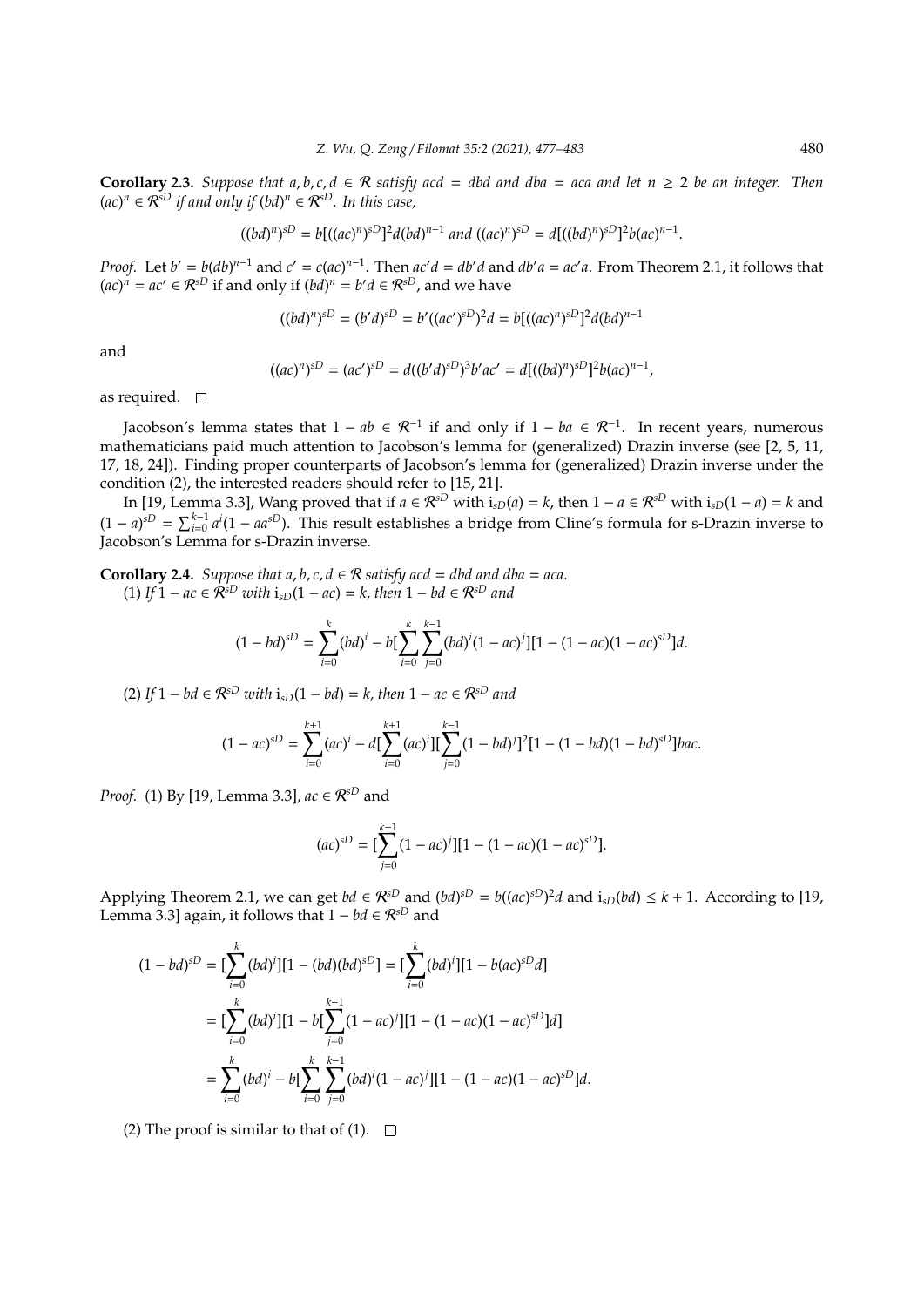Cline's formula for gs-Drazin inverse was established in [8, Theorem 4.14] under the assumption (1). Next, we generalize it to the case when (2) holds. The following auxiliary lemma is needed.

**Lemma 2.5.** ([22, Lemma 2.6]) *Suppose that a, b, c, d* ∈ R *satisfy acd* = *dbd and dba* = *aca. Then ac* ∈ R<sup>*qnil</sup> if and*</sup> *only if bd* ∈ R*qnil .*

**Theorem 2.6.** *Suppose that a, b, c, d*  $\in \mathbb{R}$  *satisfy acd* = *dbd and dba* = *aca. Then ac*  $\in \mathbb{R}^{gSD}$  *if and only if bd*  $\in \mathbb{R}^{gSD}$ *. In this case, we have*  $(ac)^{g\circ D} = d((bd)^{g\circ D})^3$ *bac and*  $(bd)^{g\circ D} = b((ac)^{g\circ D})^2d$ *.* 

*Proof.* Suppose that  $bd \in \mathcal{R}^{gSD}$  and let *s* be the generalized strong Drazin inverse of *bd*. Take  $t = ds^3bac$ . From [22, Theorem 2.7] it follows that, *t* is a generalized Drazin inverse of *ac*. Hence, in order to show that  $ac \in \mathcal{R}^{gsD}$ , it is sufficient to prove  $(ac - act) \in \mathcal{R}^{qnil}$ . Let  $a' = (1 - ds^2b)a$  and  $b' = (1 - s)b$ . Then  $b'd \in \mathcal{R}^{qnil}$ . Moreover, a direct calculation shows that  $a'cd = db'd$ ,  $db'a' = a'ca'$  and  $ac - act = a'c$ . Then by Lemma 2.5, we deduce that  $ac - act \in \mathcal{R}^{qnil}$ , which yields that  $ac \in \mathcal{R}^{gSD}$ .

By similar arguments as above, one can show that if  $ac \in \mathcal{R}^{gsD}$ , then  $bd \in \mathcal{R}^{gsD}$  and  $(bd)^{gsD} = b((ac)^{gsD})^2d$ .

From the proof of [19, Lemma 3.3], we can also deduce that  $a \in \mathcal{R}^{gSD}$  if and only if  $1 - a \in \mathcal{R}^{gSD}$ . Hence, as an immediate consequence of Theorem 2.6, we arrive at the following result.

**Corollary 2.7.** Suppose that  $a, b, c, d \in \mathbb{R}$  satisfy acd = dbd and dba = aca. Then 1 − ac  $\in \mathbb{R}^{g \circ D}$  if and only if  $1 - bd \in \mathcal{R}^{gSD}$ .

In the following, as an extension of [3, Theorem 4.1], we establish Cline's formula for Hirano inverse under the condition (2).

**Theorem 2.8.** *Suppose that a, b, c, d*  $\in \mathcal{R}$  *satisfy acd* = *dbd and dba* = *aca. Then ac*  $\in \mathcal{R}$ <sup>*H</sup> if and only if bd*  $\in \mathcal{R}$ <sup>*H*</sup>*. In*</sup> *this case, we have*  $(ac)^{H} = d((bd)^{H})^{3}$ *bac,*  $(bd)^{H} = b((ac)^{H})^{2}d$  and  $|i_{H}(ac) - i_{H}(bd)| \leq 1$ *.* 

*Proof.* Suppose that there exist  $s \in \mathcal{R}$  and a non-negative integer k such that

$$
s(bd) = (bd)s, s(bd)s = s \text{ and } ((bd)^2 - sbd)^k = 0.
$$

Take  $t = ds^3$ bac. By [22, Theorem 2.1], *t* is a Drazin inverse of ac, so we have  $t(ac) = (ac)t$  and  $t(ac)t = t$ . Thus, to prove that  $ac \in \mathcal{R}^H$ , it is sufficient to show  $((ac)^2 - act)^{k+1} = 0$ .

Since  $(bd - s)^k (bd)^k = 0$  and

$$
((ac)^2 - act)^{k+1}
$$
  
=  $((ac)^2 - acds^3bac)^{k+1} = ((ac)^2 - dbds^3bac)^{k+1}$   
=  $((ac)^2 - ds^2bac)^{k+1} = [(ac - ds^2b)ac]^{k+1}$   
=  $(ac - ds^2b)[ac(ac - ds^2b)]^k(ac)$   
=  $(ac - ds^2b)(dbac - dsb)^{k-1}d(bd - s)bac$   
=  $(ac - ds^2b)(dbac - dsb)^{k-2}d(bd - s)bd(bd - s)bac$   
=  $d(1 - s^2)(bd - s)^k(bd)^kbac$ ,

we get  $((ac)^2 - act)^{k+1} = 0$ , as required.

Conversely, suppose that  $ac \in \mathbb{R}^H$  and let *u* be the Hirano inverse of *ac* and *m* its index. Set  $v = bu^2d$ . By [22, Theorem 2.1] again, we know that *v* is a Drazin inverse of *bd*. Therefore it remains only to show  $((bd)^2 - bdv)^{m+1} = 0$ . Noting  $(bd)^2 - bdv = bacd - bdbu^2d = bacd - bdbacu^3d = bacd - bacacu^3d = b(ac - u)d$  and  $[b(ac - u)d]^{m+1} = b(ac - u)((ac)^2 - acu)^m d = 0$ , we conclude that  $(bd - bdv)^{m+1} = 0$ .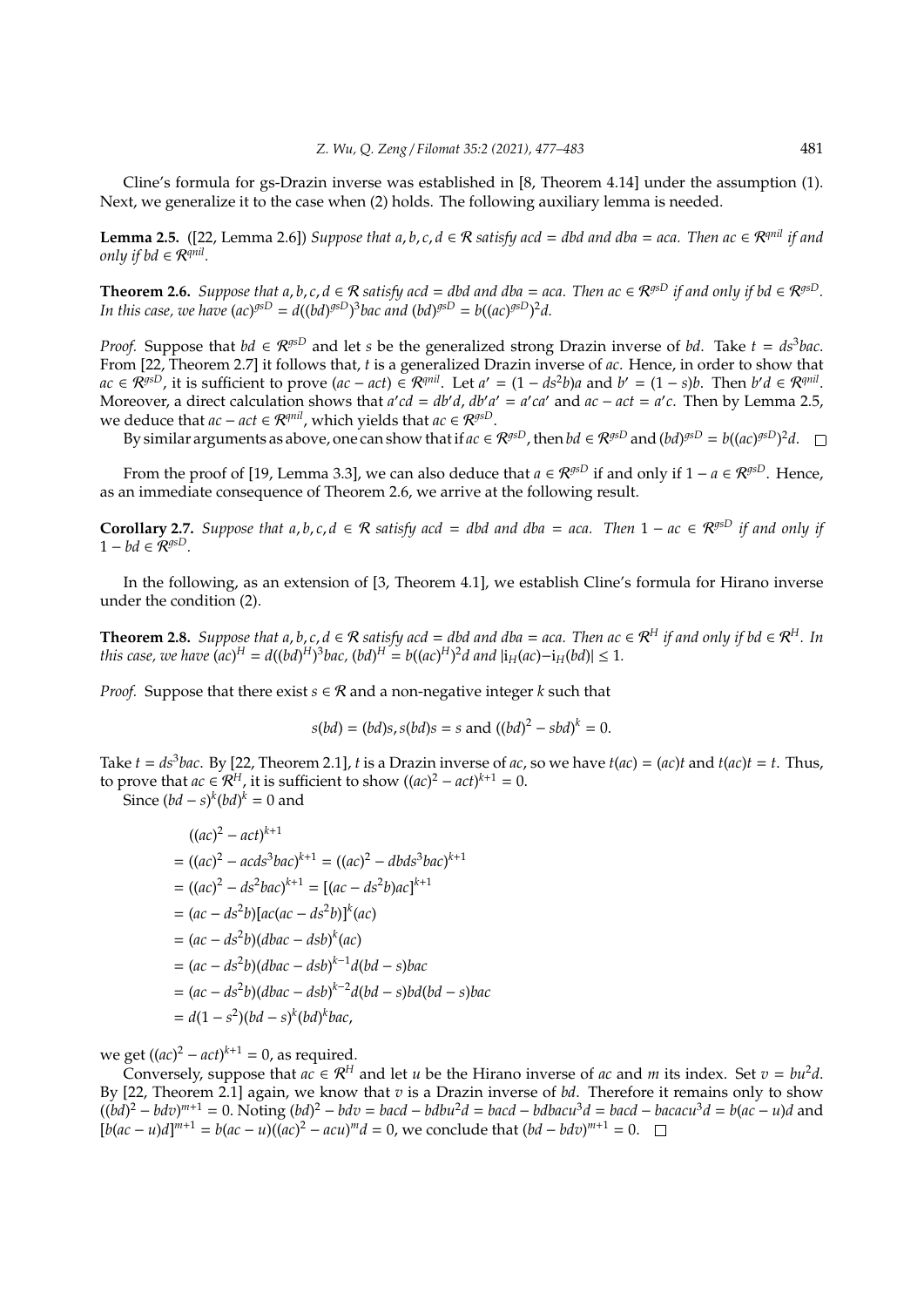At last, Cline's formula for generalized Hirano inverse is established under the assumption (2), extending [1, Theorem 4.1].

**Theorem 2.9.** *Suppose that a, b, c, d*  $\in \mathcal{R}$  *satisfy acd* = *dbd and dba* = *aca. Then ac*  $\in \mathcal{R}^{gH}$  *if and only if bd*  $\in \mathcal{R}^{gH}$ *. In this case, we have*  $(ac)^{gH} = d((bd)^{gH})^3$ *bac and*  $(bd)^{gH} = b((ac)^{gH})^2d$ .

*Proof.* Suppose that *bd*  $\in \mathcal{R}^{gH}$  and let *s* be the generalized Hirano inverse of *bd*. Take  $t = ds^3$ *bac*. From [22, Theorem 2.7] it follows that, *t* is a generalized Drazin inverse of *ac*. Hence, in order to show that  $ac \in \mathcal{R}^{gH}$ , *it* is sufficient to prove  $(ac)^2 - act \in \mathbb{R}^{qnil}$ . Let  $a' = d(1 - s^2)ba$  and  $b' = bac - sb$ . Then  $b'd \in \mathbb{R}^{qnil}$ . Moreover, a direct calculation shows that  $a'cd = db'd$ ,  $db'a' = a'ca'$  and  $(ac)^2 - act = a'c$ . Then by Lemma 2.5, we deduce that  $(ac)^2 - act \in \mathcal{R}^{qnil}$ , which yields that  $ac \in \mathcal{R}^{gH}$ .

By similar arguments as above, one can show that if  $ac \in \mathcal{R}^{gH}$ , then  $bd \in \mathcal{R}^{gH}$  and  $(bd)^{gH} = b((ac)^{gH})^2d$ .

Remark that similar results of Corollaries 2.2 and 2.3 hold also for generalized strong Drazin inverse, Hirano inverse and generalized Hirano inverse. We conclude this note by a numerical example to demonstrate Theorems 2.1, 2.6, 2.8 and 2.9.

**Example 2.10.** *Consider the matrices A, B, C, D*  $\in M_6(\mathbb{C})$  *as following:* 

$$
A = D = \begin{pmatrix} 0 & 0 & 0 & 1 & 1 & 2 \\ 0 & 0 & 0 & 0 & 2 & 2 & 4 \\ 0 & 0 & 0 & 0 & 0 & 0 \\ 0 & 0 & 1 & 0 & 0 & 0 \\ -4 & 2 & -1 & 0 & 0 & 0 \\ 2 & -1 & 0 & 0 & 0 & 0 \end{pmatrix},
$$
  
\n
$$
B = \begin{pmatrix} 1 & 0 & 0 & 1 & 1 & 1 \\ 0 & 1 & 0 & 1 & 2 & 1 \\ 0 & 0 & 1 & 0 & 0 & 0 \\ 1 & 1 & 2 & 1 & 0 & 0 \\ 2 & 1 & 4 & 0 & 1 & 0 \\ -1 & -1 & 1 & 0 & 0 & 1 \end{pmatrix} \text{ and } C = \begin{pmatrix} 0 & 0 & 0 & 1 & 1 & 1 \\ 0 & 0 & 0 & 1 & 2 & 1 \\ 0 & 0 & 0 & 0 & 0 & 0 \\ 1 & 1 & 2 & 0 & 0 & 0 \\ 2 & 1 & 4 & 0 & 0 & 0 \\ -1 & -1 & 1 & 0 & 0 & 0 \end{pmatrix}.
$$

*A direct calculation shows that ACD* = *DBD and DBA* = *ACA. Moreover,*

$$
AC = \begin{pmatrix} 1 & 0 & 8 & 0 & 0 & 0 \\ 2 & 0 & 16 & 0 & 0 & 0 \\ 0 & 0 & 0 & 0 & 0 & 0 \\ 0 & 0 & 0 & 0 & 0 & 0 \\ 0 & 0 & 0 & -2 & 0 & -2 \\ 0 & 0 & 0 & 1 & 0 & 1 \end{pmatrix} and BD = \begin{pmatrix} -2 & 1 & 0 & 1 & 1 & 2 \\ -6 & 3 & -1 & 2 & 2 & 4 \\ 0 & 0 & 0 & 0 & 0 & 0 \\ 0 & 0 & 1 & 3 & 3 & 6 \\ -4 & 2 & -1 & 4 & 4 & 8 \\ 2 & -1 & 0 & -3 & -3 & -6 \end{pmatrix}.
$$

*Since* 1 0 8  $\overline{\mathcal{C}}$ 2 0 16 0 0 0 Í  $\begin{array}{c} \end{array}$ *and* 0 0 0  $\overline{\mathcal{C}}$ −2 0 −2 1 0 1  $\lambda$  $\begin{array}{c} \end{array}$ *are idempotents, it is clear that AC is strong Drazin invertible (resp.*

*generalized strongly Drazin invertible, Hirano invertible, generalized Hirano invertible), and* (*AC*) • = *AC, where* • ∈ {*sD*, 1*sD*, *H*, 1*H*}*. Hence, by Theorem 2.1 (resp. Theorem 2.6, Theorem 2.8, Theorem 2.9), we obtain the exact value of* (*BD*) • *,*

$$
(BD)^{\bullet} = B((AC)^{\bullet})^2 D = \begin{pmatrix} -2 & 1 & -1 & 1 & 1 & 2 \\ -6 & 3 & -3 & 2 & 2 & 4 \\ 0 & 0 & 0 & 0 & 0 & 0 \\ 0 & 0 & 0 & 3 & 3 & 6 \\ -4 & 2 & -2 & 4 & 4 & 8 \\ 2 & -1 & 1 & -3 & -3 & -6 \end{pmatrix}.
$$

**Acknowledgement** The authors are grateful to the referees for their valuable comments and suggestions.